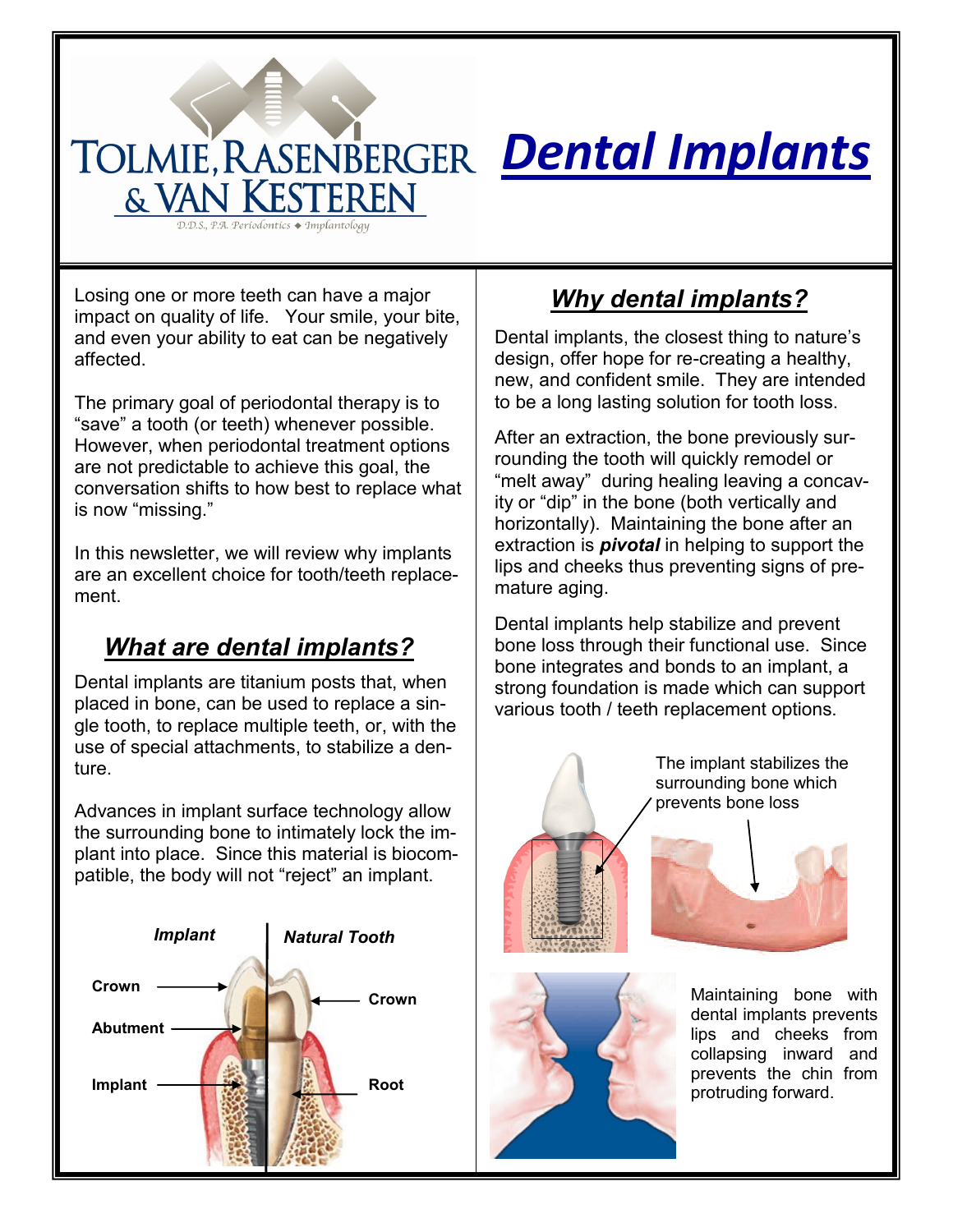## *Benefits of Implants*

#### *Improve Quality of Life:*

Function, look, and feel like natural teeth. No more need for denture adhesives. Provides confidence when smiling, speaking, and eating which restores self-esteem.

#### *Better Chewing Function:*

Stabilizes dentures which makes chewing and eating the foods you like easier. Better nutrition = Better health.

#### *Improved Ability to Taste Food:*

By locking in a denture, the denture no longer needs to cover the roof of the mouth and the ability to taste food is no longer an issue.

#### *Preserves Support of Facial Features to Prevent Premature Aging:*

Collapsing cheeks and lips can age a person 10 –20 years. Since implants preserve bone, your natural facial contours are supported which may prevent certain wrinkles.

#### *No Impact on Adjacent Teeth Unlike a Bridge:*

Implants represent a conservative treatment option. Since the adjacent teeth are left untouched, their long term health is unchanged.

Removable partial dentures induce back and forth forces on teeth that eventually damage the supporting teeth causing the partial denture to become loose.

#### *Never Decay or Require a Root Canal.*

#### *The Body Will Not Reject an Implant.*

#### *Scientifically Proven Long-term Success for People of Any Age:*

The success rate in healthy patients regardless of age is  $\sim$  98%. The success rate in patients with health concerns and/or smokers is  $\sim$  94%. Implants have a track record of lasting 30+ years.

A bridge usually lasts 7-10 years.

Partials and dentures are functional for an average of only 5 years

## *Am I a Candidate for Implants?*

Most patients are excellent candidates for implants. Your periodontist will review various factors that influence your candidacy and your implant treatment options. Important factors include (but are not limited to) the following:

| Bone quality and quantity                                                                           | <b>Overall Medical Health</b> |
|-----------------------------------------------------------------------------------------------------|-------------------------------|
| Gum tissue quality and quantity                                                                     | Smoking                       |
| <b>Patient Esthetic Expectations</b>                                                                | <b>Diabetes</b>               |
| Bisphosphonates use for Osteopenia / porosis<br>Position of vital structures (e.g. nerves, sinuses) |                               |
| Health of the adjacent teeth                                                                        | Infection present             |
|                                                                                                     |                               |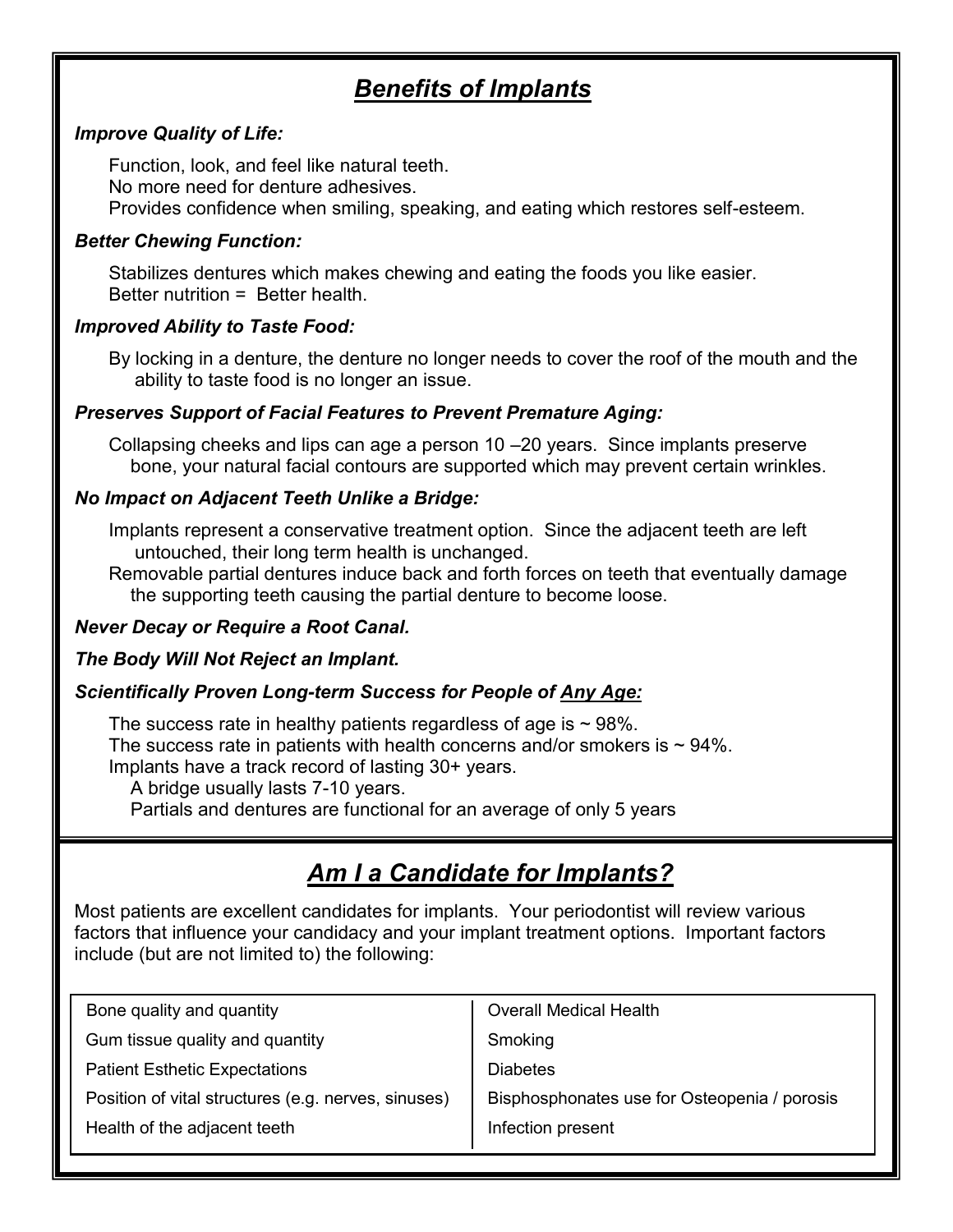### *Treatment Options with Dental Implants*

**Single tooth replacement:**  A crown attached to an implant allows the replacement of a missing tooth.











With a bridge, the two healthy adjacent teeth are cut down to fix a bridge in place. This results in a loss of natural tooth structure and the health of these teeth are negatively impacted. Because the bridge does not transmit chewing forces to the jaw bone, bone deterioration will occur.



The dental implant replaces the missing tooth root. The healthy adjacent teeth remain completely intact and are not cut down. The long term health of these teeth does not change.

- 1. Implant **supported fixed** dentures: *permanent* fixtures that serve as replacement teeth.
- 2. Implant **bar supported** dentures: *secured* to a custom support bar with clip attachments.
- 3. Implant **retained** dentures: *secured* in place onto two or more implants by attachments.